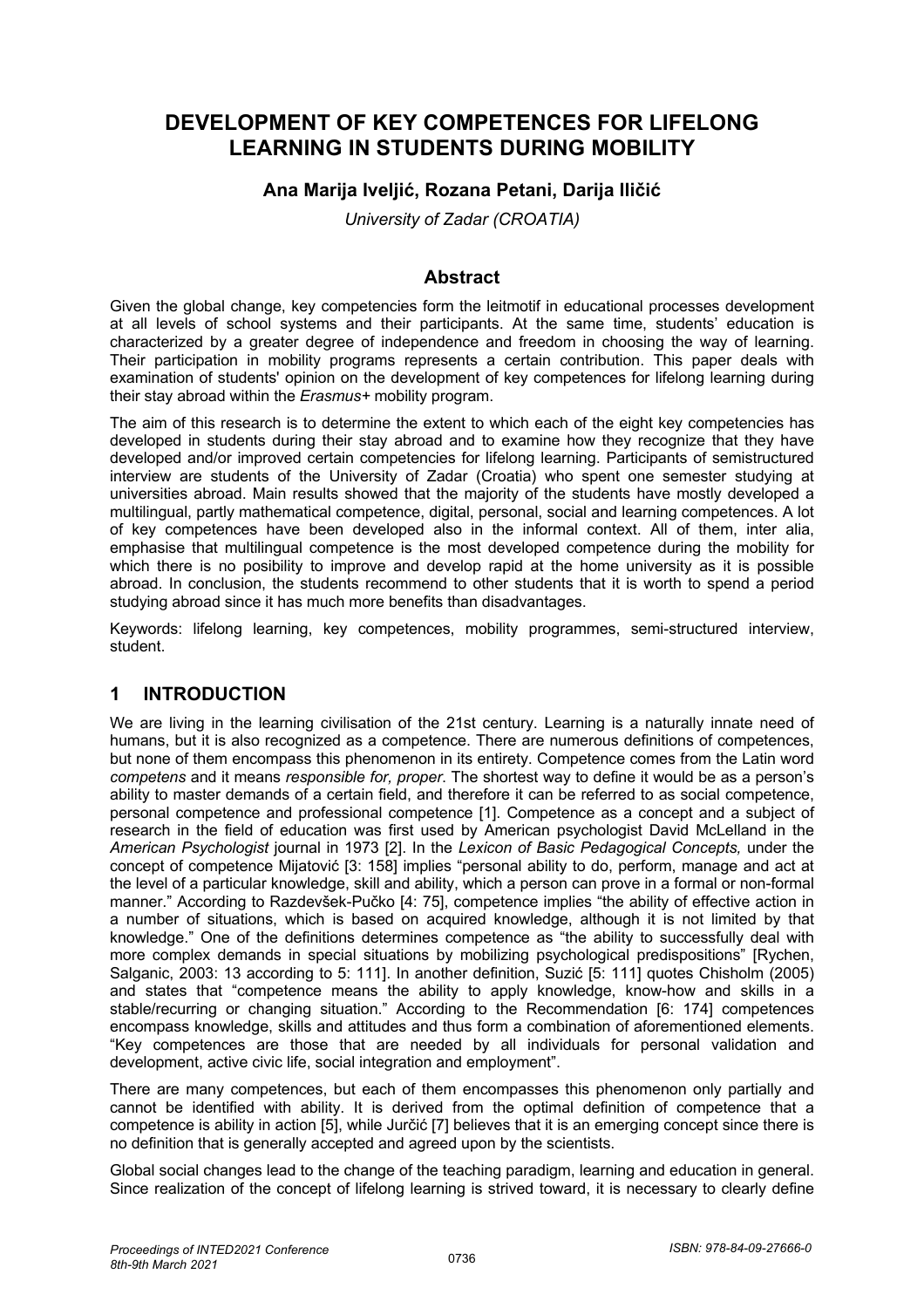key competences, both in teachers and students. At the centre of learning are students and learning outcomes, i.e. competences necessary to acquire during school education as a foundation for further education, employment and professional development [8]. Therefore, this paper will present eight key competences for lifelong learning as defined and adopted by the Council of the European Union in the document *Council Recommendation of 22 May 2018 on key competences for lifelong learning* (hereinafter *Recommendation*). This Recommendation was preceded by the *Recommendation of the European Parliament and of the Council of 18 December 2006 on key competences on lifelong learning* (2006/962/EC) which was the first to define eight key competences, i.e. European Reference Framework. Namely, teaching methods have, in the meantime, developed quickly; development of competences was under increasingly strong influence of information and communications technology and it is necessary to better utilise the (formal and informal) environment for education, training and learning. These are some of the reasons the *Recommendation* from 2006 was replaced by the *Recommendation* from 2018 whose goal, among others, is to "support the right to quality and inclusive education, training and lifelong learning and ensure opportunities for all to develop key competences by making full use of the 'Key Competences for Lifelong Learning — A European Reference Framework'" [9: 4].

Competence, one of the key terms of the document, is defined in the *Recommendation* as a "combination of the knowledge, skills and attitudes, where d) knowledge is composed of the facts and figures, concepts, ideas and theories which are already established and support the understanding of a certain area or subject; e) skills are defined as the ability and capacity to carry out processes and use the existing knowledge to achieve results; f) attitudes describe the disposition and mind-sets to act or react to ideas, persons or situations" [9: 7].Key competences are necessary for everyone for the purposes of personal development and fulfilment, employment, social inclusion and active citizenship. They develop within the domain of lifelong learning, i.e. from childhood to old age, in different environments through formal, non-formal and informal learning. In the Reference Framework, all eight key competences are considered equally significant since each of them contributes to successful life. They overlap and intertwine so the development of competences in one area can stimulate development in another area. Therefore, application in different contexts and combinations, overlapping and intertwining make some of the features of key competences for lifelong learning. Key competences include skills such as: critical thinking, problem solving, teamwork, communicative skills, analytical skills, creativity and intercultural skills [9].

Key competences revised in the 2018 *Recommendation* are: Literacy competence; Multilingual competence; Mathematical competence and competence in science, technology and engineering; Digital competence; Personal, social and learning to learn competence; Citizenship competence; Entrepreneurship competence; and Cultural awareness and expression competence. More detailed description of each of the competences will be provided in the research results analysis and interpretation chapter.

Alongside the notion of competence, learning in formal, non-formal and informal environment is also highlighted, and the *Council Recommendation of 20 December 2012 on the validation of non-formal and informal learning* states: formal learning is realized in organised and structured environment intended for organisation and implementation of learning, and by obtaining qualification, one also obtains a certain certificate, diploma and similar; non-formal learning is a form of planned activities where learning support is provided in the form of courses organised by the civic society for its members or general public, programmes whose purpose is obtaining work skills, adult literacy and similar; informal learning is defined as learning through everyday activities related to family, work and leisure without organisation and structure in the sense of objectives or learning support. Various skills acquired through work and life experience are highlighted as learning outcomes of informal learning [10].

As one way of supporting development of key competences, especially linguistic ones, the Council of the European Union recognises mobility of both faculty and students. Mobility at the higher education level is mainly realized in the form of the *Erasmus+* mobility programme, or more precisely *Erasmus+: higher education* sub-programme (hereinafter *Erasmus+*). The aims of the programme are strengthening of knowledge, skills, competences and employability of European citizens, advancement of education and work in the youth and sport field, while the aim of the sub-programme is modernisation and improvement of higher education throughout Europe and in the rest of the world [11]; [12]. *Erasmus+* also represents a contribution to the *Europe 2020* strategy, *A European strategy for smart, sustainable and inclusive growth* (2010). The cycle of formation of higher education policy at the European Union level was initiated in late 60s of the 20<sup>th</sup> century and ended with European Council adopting this programme on June 15th 1987 while its realisation began on July 1<sup>st</sup> of the same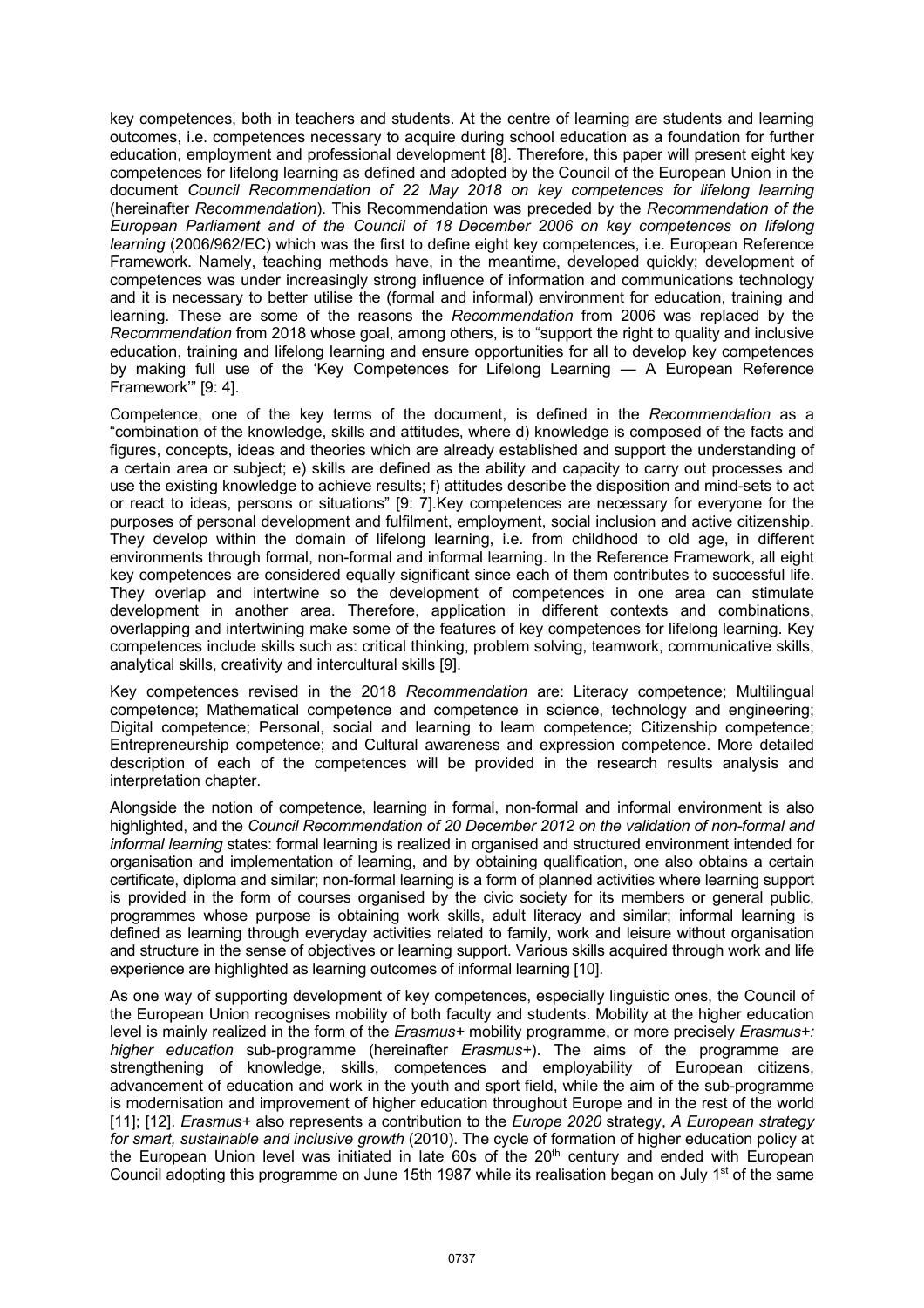year. With this model of transformation of an idea into a common policy, university autonomy and national sovereignty were, at the same time, respected and preserved (Šćukanec 2010).

## **2 METHODOLOGY**

This chapter contains review of methodology of the conducted qualitative research with accompanying description of the subject of research, research aim, from which are derived research objectives, participants, research methods and instruments, details about the time and place the research was conducted, as well as the process of research and data processing.

## **2.1 Research subject**

Student opinions on development and/or improvement of key competences for lifelong learning during studying abroad under the *Erasmus+* mobility programme.

#### **2.2 Research aim**

The aim of this research is to determine how students recognise within themselves development and/or improvement of each of the eight key competences during studying abroad and examine their assessment of the ways they developed and/or improved certain lifelong learning competences.

#### **2.3 Research objectives**

Research objectives derived from the research aim are as follows:

- Determine students' assessment of their own development and/or improvement of competences for lifelong learning during studying abroad.
- 2 Determine students' opinion on the manner of development and/or improvement of competences for lifelong learning during studying abroad.
- 3 Examine students' opinions on advantages and disadvantages of studying abroad.
- 4 Examine students' opinions on competences developed and/or improved during studying abroad, for which they had not had the opportunity to develop and/or improve during study at their home university.

#### **2.4 Research participants**

Population or the basic data set are students who participated in the *Erasmus+* mobility programme, and the sample, i.e. participants of this research are University of Zadar students who had realized mobility within the *Erasmus+* mobility programme. All research participants are students of different double-major combinations (English language and literature, Italian language and literature, Spanish language and literature, Russian language and literature and Pedagogy). The research included eight students of different double-major combinations at the graduate level, where six students make a group of students studying two different foreign languages, while two participants are students of a foreign language and pedagogy. At the time the research was conducted, six of the eight participants were in their absolvent year, i.e. students at the final year of graduate study, while two of them already obtained their master's degree (age varies from 24 to 26 years). Research participants were chosen through non-random sampling which includes "choosing closest individuals as respondents and continuation of that process until desired size of sample is reached" [14: 102].

## **2.5 Research method and instrument**

Qualitative research was conducted using the method of semi-structured problem-centred interview which provided a more thorough entry into the issue and an adequate insight into participants' way of thinking about the research subject. Research method used is the interview research method, and the instrument used for data collection was semi-structured individual interview. It is, according to Patton [15: 343], "a guided interview where topics and problems are pre-specified in the form of a set framework, and the researcher decides the sequence of topics and the manner of asking questions during the conversation." This enables flexibility in data collection because, with pre-determined structure of fundamental questions, it also allowed asking sub-questions which were asked depending on the answers given by the participants. Duration of each individual interview was around 25 minutes.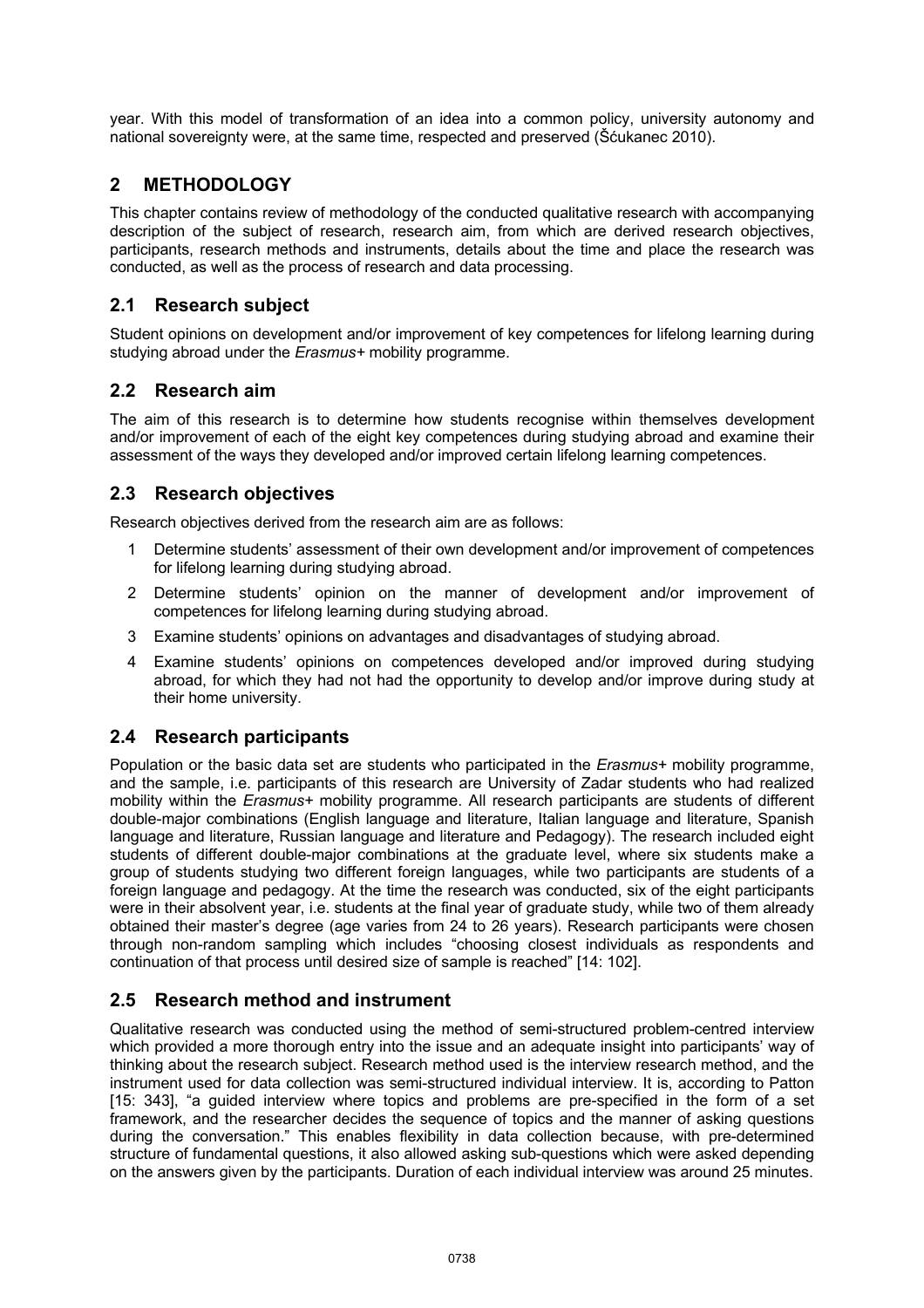At the very beginning, each research participant was individually explained the aim and purpose of the research. All of the participants have given their consent to participate, with previously offered possibility of withdrawal at any moment and with guaranteed anonymity and data confidentiality.

The first part of the semi-structured interview included general questions and data about the participant (age, study majors, year and university level at the time of studying abroad, duration of the study abroad and the country and city of study abroad). The second part of the interview consisted of eight questions categorised according to the eight key lifelong learning competences and of questions about the advantages and disadvantages of studying abroad. The last question referred to whether or not research participants would recommend an abroad study to future generations of students.

## **2.6 Time and place of the research**

The research was conducted during June, August, September and October of 2019 in the following Croatian cities: Opatija, Zadar, Šibenik and Split.

## **2.7 Research process and data analysis**

With the help of scientific literature [16]; [17]; [14], presented research methodology was determined. According to Mužić [16] in case of a qualitative research, a structured individual interview is used, which enables predetermination of categories that could be expanded if needed. In accordance with that, each student was asked the same sequence of main questions, and sub-questions were asked for each separate question, depending on provided answers.

Qualitative data collection approach provided answers that were then transcribed into written form, with a record of every pause, participant's speech intonation, dilemmas, facial expressions, i.e. nonverbal communication. With data reduction to a level necessary for research and text transmission into shortened, categorised sentences, research results which will be presented in the following chapter, were provided. In order to guarantee participants' anonymity, each participant was marked with a lowercase letter *s* with an accompanying numbering (s1, s2, s3, s4, s5, s6, s7, s8).

Qualitative data analysis provided research results which were partially compared with results of previous research on the same subject and their interpretation will be provided below.

## **3 RESULTS**

Results of the introductory part of the conversation indicate that all participants have used their study abroad within mobility programmes at the graduate level. In general, all eight students spent their stay abroad, whose duration was from three to six months, in a country whose linguistic area corresponds to the language the participant is majoring in at the University of Zadar. Therefore, it can be concluded that motivation for study abroad, among others, is acquisition and improvement of knowledge of a particular foreign language. Countries and cities the participants studied abroad during mobility programmes are Italy (Padua, Pavia and Rome) and Spain (Valencia).

The results of the second part are categorised according to questions which refer to the development of each of the key competences for lifelong learning. The analysis of the final part of the interview is connected with aforementioned topics: Advantages and disadvantages of studying abroad and competences acquired at a foreign university, which were not possible to develop and/or improve at their home university.

#### **3.1 Student assessment of development and/or improvement of key lifelong learning competences**

The analysis and interpretation of research results is focused on each particular competence, it begins with a brief description of each of them and will be completed with a review of the manner of development of each individual competence, i.e. development of competences through formal, nonformal and/or informal learning. Some research results will be complemented with results of some other research on this subject.

In relation to the **literacy competence**, research participants were asked a question which referred to efficient communication, leading a constructive dialogue and connecting with other individuals in an appropriate manner. All participants have agreed that efficient communication is crucial for connecting with others and additionally brought to consciousness the importance of language and transparent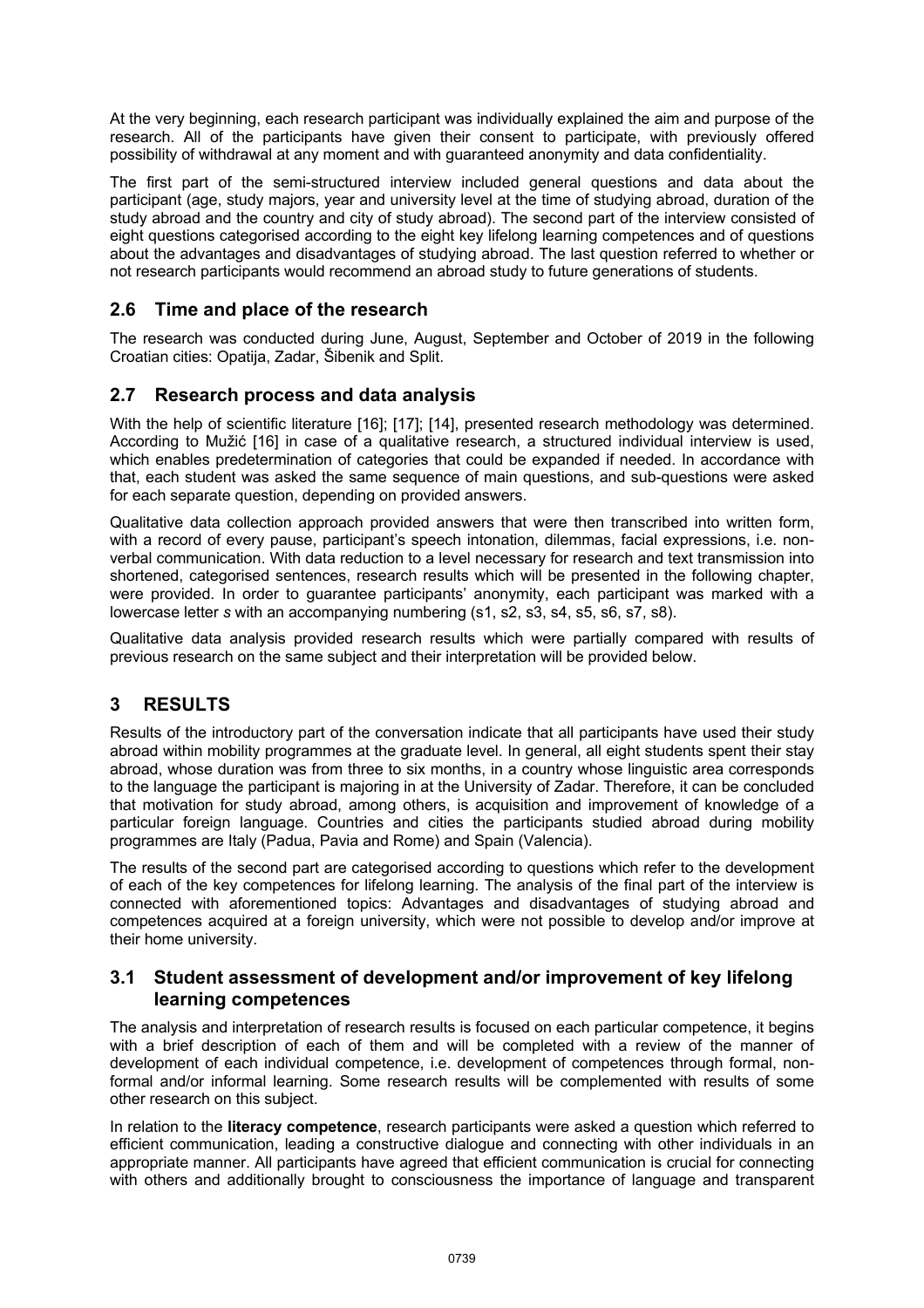communication, whether in formal, non-formal or informal sense. Participant s4 states that, before his departure for study abroad, he took language and communication for granted because he was in a familiar environment. However, during his study stay abroad, he realised that efficient communication and literacy are, in general, extremely relevant in establishing appropriate relationships with others. Also, all participants stated that studying abroad affected their awareness of the need to understand and use language in a positive and socially responsible way.

Participants s5, s6, s7 and s8 have stated that they have, even though to a lesser extent, improved their knowledge of their mother tongue. Participant s5 pointed out that while socialising with a colleague from Germany, who is of Croatian descent, in his free time, i.e. in an informal environment, he insisted on communication in Croatian by assisting him in his language resulted in him improving his own knowledge in the sense of speech, because he had to think about correct sentence construction and use wide array of words, synonyms and similar. Participants s6, s7 and s8 are all in translation studies and they stated that they had an opportunity to improve their mother tongue (in the form of language constructions, vocabulary, general literacy, literary expression and use of more eloquent expressions in mother tongue) in a formal manner, i.e. through translation of texts from a foreign language into Croatian within certain courses.

Starting from the fact that all research participants in this paper are students of at least one foreign language, it can be assumed that they have developed and/or improved their **multilingual competence** during their study abroad. In accordance with this, all participants answered to the first part of the question that they had the opportunity to meet and communicate with individuals from other cultures and languages and thereby were increasingly curious about other people's mother tongue and culture, and respected them. In relation to that, a research conducted in 2017 by The Agency for Mobility and EU Programmes, which included 2272 students who participated in the *Erasmus+* mobility programme within KA1 activity (learning mobility for individuals) whether for education of training, is interesting. The results of the analysis of the reports [18] of *Erasmus+* (KA1) mobility programme participants show that 73,7% of participants consider they have, during their study abroad, managed to recognize the value of other languages and cultures and respect them. This result generally does not differ greatly from research results of this paper. Majority of participants have stated that communication in free time, outside institutions (informal) had the greatest impact on their more efficient improvement of the multilingual competence.

With regard to the **mathematical competence and competence in science, technology and engineering**, participants were asked a question related to improvement and development of logical and spatial thinking. All eight participants provided an affirmative answer to this question, with explanation that unknown space and environment, large city and travel opportunities resulted in the competence of better orientation in space and more active logical thinking.

In questions related to **digital competence**, which implies safe and responsible use of digital technologies and their use for learning and social participation, i.e. with computer and data literacy and ability of creating digital content, the answers were diverse. Participants s1, s3, s5, s6 and s7 claim they have improved their digital competence exclusively in a formal manner, i.e. by attending various courses. They stated that they have gained knowledge in creating blogs (s1), web pages, subtitling and digitally creating (programming) educational video games, in using other forms of PowerPoint presentations and video creating and editing (s5). Participants s6 and s7 have used digital technology within courses in their translation studies, in the form of translation tools and through constant use they have developed their digital competence more than they had the opportunity to do so at their home university. Participants s2 and s4 stated that they have not developed nor improved their digital competence, while participants s3 and s8 claim that they were forced to learn on their own how to print and scan books and documents in both analog and digital form, which is something they had no opportunity nor need to do previously. Research results of this paper are similar to the research results of The Agency for Mobility and EU Programmes [18], where more than three quarters (76,9%) of participants stated that they have improved their knowledge and skills in use of information and communications technology for education, work or personal activities.

According to the results of the aforementioned research [18], in the part concerning higher education mobility, for development of **personal, social and learning to learn competence** in students, it is stated that the vast majority of mobility participants agree that they have learned to collaborate better in teamwork (92%), independently plan their own learning (84%), organise tasks and activities (77%). These results are not completely in accordance with the results of the research within this paper. Participants s5, s6 and s8 stated that they have completely improved their competence of efficient management of time and learning because they believe they have approached their mobility in a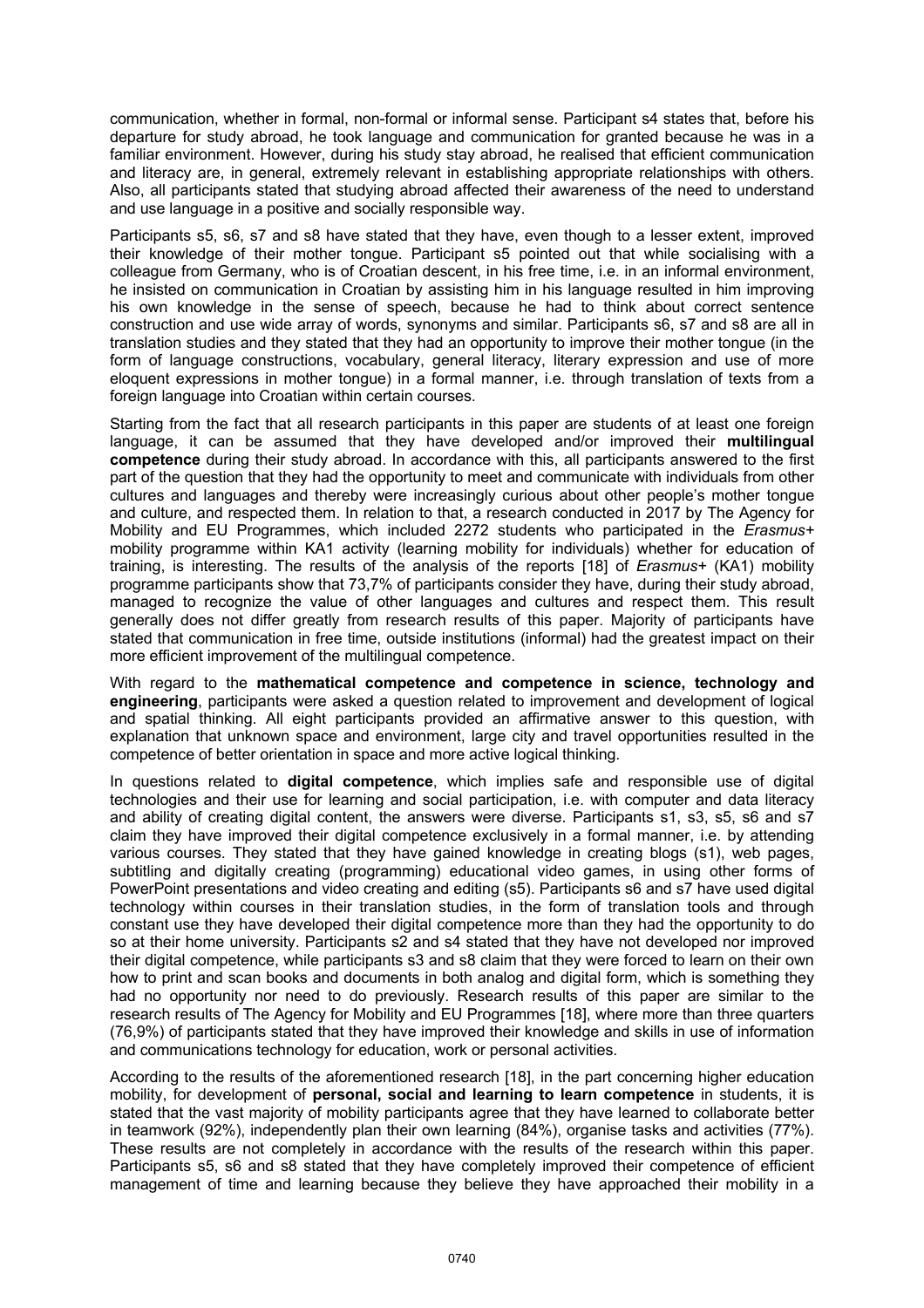responsible way and have taken seriously their study obligations. They also stated that they have, with learning and attending courses, had enough time for leisure (socialising, travel etc.). They believe they were more irresponsible before their departure abroad because they felt safer "in their territory", but they claim they have become more mature, independent, self-aware, more responsible and capable of managing their time and learning with self-control during their study abroad. When it comes to personal development, similar results were obtained by the 2017 research [18] in which 92,7% of participants stated that, after a study abroad, they have adjusted and acted better in new situations and know themselves better, their own strengths and weaknesses. Participants s1, s2 and s7, on the other hand, consider that their ability of efficient time management was actually downgraded due to a multitude of possibilities (sightseeing of the large city they were in, constant travel, nights out, socialising) which resulted in them often neglecting their academic obligations, missing classes and losing track of time. However, they claim that their competence of managing their own learning has remained the same as before, and has not been improved in any way, which was also stated by participant s4. Furthermore, participants s3 and s4 claim that they were not prepared to cooperate with others and work in a team, but they would participate in such activities if it was mandatory for courses. They consider themselves to be introverts who are primarily reluctant to cooperate with others and complete most of the tasks independently. Participant s2 stated that he was also introverted and refused teamwork before his departure to a foreign university, but during his study abroad he constantly needed to cooperate and work in teams, which over time affected him and he believes he has completely improved his personal and social competence. Also, he pointed out that his selfconfidence increased, he has a more relaxed approach to obligations, feels more empathy, overcomes prejudice easier and is more willing to compromise. Participants s3 and s8 consider they were more tolerant and empathetic toward migrants before departing for student mobility, which was downgraded during their study abroad because of bad personal experiences, significant fear and bitterness of the local population with regards to migrants that resided in their city, whose fear and disrespect transferred to them.

Regarding the **citizenship competence**, all but one participant (s4) believe that when meeting students from other foreign countries in an informal manner, they were, in a smaller measure, interested in their homelands and political scene. Participant s6 emphasised that he is not familiar with social, economic and political concepts and structures due to his personal lack of interest. Participants s2 and s3 pointed out that they read local newspapers and websites daily and that way became more curious and familiar with happenings of their host country, as well as global changes. Based on their answers, it is evident that they agree that they were most interested in the migrant situation, political attitude of other countries toward current situation and their integration into the society. Participants s2, s5 and s8 stated that they often had constructive conversations with local population on the topic of migrants with whom they had close contacts during their study abroad, which is something they were not particularly interested in beforehand, therefore they have become more informed and aware of the current situation during their study abroad.

The attention of the seventh group of questions was focused on the **entrepreneurship competence**. Majority of participants (s1, s2, s5, s6, s7 and s8) have revealed that they are, after achieved mobility, more prone to critical thinking and constructive discussions which they had a chance to participate in within various classes (in a formal sense) where critical understanding and thinking was intensively encouraged. These same participants emphasized that they were, at the beginning of their study stay, more insecure, lacked self-confidence and were not open to cooperation with others. Later, they stated, they were under the impression that they are handling certain insecurities better (such as public speech, teamwork in which they are active participants, openness toward colleagues), approach a problem more openly and face challenges easier. However, despite that, majority believe (except participant s1) they are still struggling to take initiative and turn an idea into practice. One participant believes that for turning an idea into reality it is necessary to have a secured financial situation, and therefore has "no will to deal with that". Participant s6 indicated that he must develop entrepreneurship competence on his own, i.e. try harder and take interest in entrepreneurship because he believes that study abroad had little to no effect on that aspect. One research participant (s3) stated her unwillingness to "relax" and talk and has therefore avoided expressing her opinion in classes that demanded that because she was not compelled to do so ("That's hard for me, I have been a withdrawn and closed off person and I think these few months abroad are not enough to change that. Maybe if I was forced to participate in discussions, debates, seminar presentations, I don't know, maybe I would relax, but this way I stayed in my safe zone and withdrew"). She believes that her study abroad had no positive impact on creativity, critical thinking and cooperation competence because, she believes someone else needed to encourage and force her to "break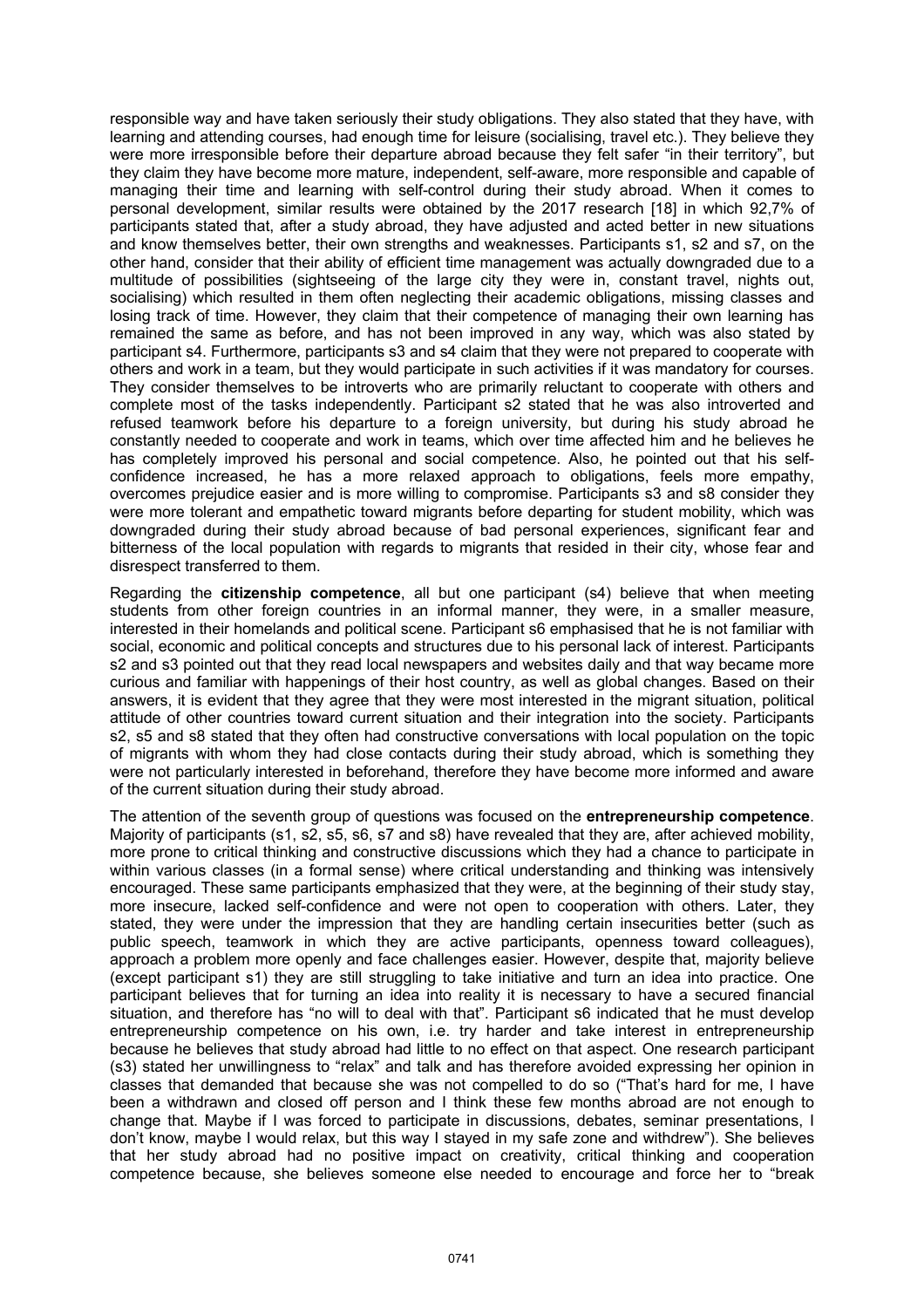loose", but that was not done. She provided an example from her everyday life where she is inert in finding professional practice or employment and considers making formal phone calls to be a great challenge. She blames her "closedness" for this, which has not changed at all during study abroad. Comparing these results with those of the 2017 research [18], there are some differences with regard to developing an idea and turning it into reality where participants of the past research [18] consider they are capable of developing an idea and turning it into reality (73,7%) after their study abroad, which is one of key features of entrepreneurship competence. Furthermore, same participants consider themselves to be more capable of taking greater responsibility in performing tasks and they have a clearer vision of professional aspirations and goals (76,1%). With regards to the research of this paper, the results are not identical to previously mentioned ones.

**Cultural awareness and expression competence** – participants were asked a question closely related to the expression of interest in different cultures and ways of expression (in the form of theatre, dance, art and design, architecture) and respecting them. Of the eight research participants, two (s1 and s2) stated that, during their study abroad, they visited museums, exhibitions, observed opera performances in their free time, i.e. informally, which has provided them with new findings in the abovementioned field. They demonstrated their interest exclusively toward the culture of the country in which they studied. They claim they have respected other cultures as well, but without expressing any curiosity. Participant s3 provided an interesting answer in which she stated that, with the interest and respect of the culture and manner of expressing of the host country, for the first time in her life she had the opportunity to spend some time with people of African descent and she inquired in detail and showed interest in their culture, customs and civilisation (s3: "I respect all cultures, art, customs and similar, but I loved, for example, that my roommate's boyfriend was Senegalese and we all hung out together. That was my first contact with an African and that is why it intrigued me. I found out a lot about their culture and customs through conversation."). This participant believes she had unjustified prejudice before, but after the study abroad her opinion changed and respect increased significantly. Participant s5 states that he was not willing to develop his cultural awareness and expression competence, i.e. he demonstrated disinterest toward other cultures and ways of expression. Participant s8 stated that he had not visited exhibitions, museums and theatres, but he was interested mostly in architecture (churches, old buildings). Participants s4, s6 and s7 claim that with each new acquaintance, appeared a dose of curiosity for other cultures, customs, language as well as respect for them. In general, by analysing answers to the question about cultural awareness and expression competence, all participants agree that they have outmost respect for different cultures and ways of expression, some with more, others with less expressed curiosity.

## **3.2 Students' opinion toward advantages and disadvantages of a study abroad**

Lastly, when asked about the advantages and disadvantages of study abroad, all participants fondly remember their study abroad and without thinking stated a wide range of advantages, such as: independence, becoming self-dependant, more advanced logical thinking and spatial orientation, improving skills, knowledge and abilities in general, tolerance, empathy, meeting new people, cultures, ways of expression, learning foreign languages, travel, new friendships, unforgettable experiences. Disadvantages they indicated are present to a lesser extent, and majority of them refer to the formal part of the study abroad: finding adequate courses, changes and obstacles related to documentation, finding accommodation, too many students at smaller universities. Among other things, several participants (s3, s4, s5 and s8) claimed that it is difficult to integrate into a society without friendliness from locals which results in presence of a sense that they are only foreigners. Finally, all eight participants gladly recommend study abroad to future generations of students, with a note to be, at the very beginning, more open, willing to cooperate, self-confident, curious, active in different spheres of life, socially responsible and to overcome any form of fear and insecurity so that they could acquire and improve as many competences as possible, and primary build and perfect themselves as a person ready to live and work in the knowledge society.

#### **3.3 Students' opinion on opportunities to develop and/or improve key competences for lifelong learning during study abroad, for which they had not had an opportunity at their home university**

According to the answers provided by the participants of this research, multilingual competence could be developed and/or improved at their home university only to a certain degree, since they needed a certain period of stay in the speaking area of the language they wish to learn or improve for a more significant improvement. They stated that the reason they improved their multilingual competence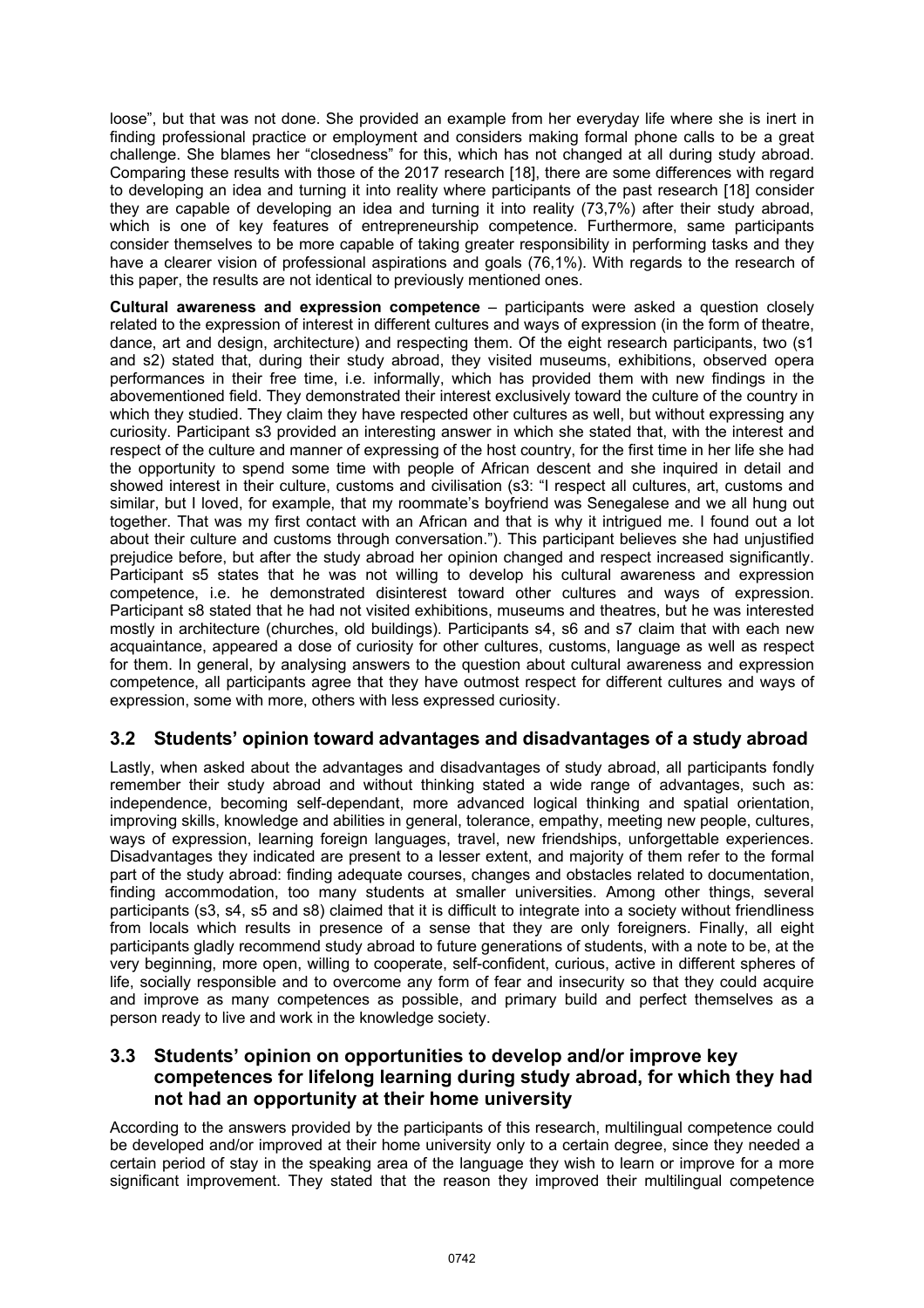during their study abroad is daily contact with everyday speech (colloquial expressions, dialect, specific conversation and terminology; e.g. in a restaurant, at the bus station, train station, hotels), while informal contact with other languages and cultures is absent from their home university. Majority of them also added that the study abroad provided them a greater possibility to develop personal and social competence, that is, they believe that the new and unknown environment, mutual interaction with persons from different cultures and languages made them more tolerant, more empathetic and increased their self-confidence and willingness to cooperate with others, logical and spatial orientation, they are more open toward others and their self-doubt and doubt in their potential has decreased. Participants s6 and s7 stated that they continuously used digital translation technology at the foreign university which they have not had an opportunity to do at their home university and department, therefore they believe that this has significantly improved their digital competence. With regard to other key competences, participants believe that it is mostly equally possible to develop and/or improve them at their home university.

## **4 CONCLUSIONS**

Development of key lifelong learning competences presents one of the instruments for continuous monitoring of dynamic global changes such as fight against poverty, unemployment, for gaining personal fulfilment and health, active and responsible citizenship and for life in general appropriate for a knowledge society. By studying scientific and professional literature, it is evident that the emphasis is increasingly put on the importance and need of interweaving of competences, which is why, for example, knowledge of a foreign language is seen as one of the key entrepreneurship competences, (basiS of a successful business in an international environment) [19]. It is equally necessary to strengthen personal, social and learning to learn competence from an earlier age because it presents an important foundation for the development of other competences. Digital competence can also be highlighted as one that can stimulate development of another key competence. It is important to understand that eight key competences for lifelong learning are not separated and partial, but they need to be understood as a whole and approached in a holistic way. Nowadays, majority of scientific and professional papers are on the topic of development of the entrepreneurship competence and foreign language knowledge since entrepreneurship is becoming an increasingly important topic among Croatian youth [20]; [21]; [19]; [22]. Multilingual competence, in addition to its influence on entrepreneurship, is also important for acquisition of intercultural competences, development of tolerance, becoming acquainted with and respecting diversity [23].

Search of professional and scientific literature related to the topic of this paper has shown that there are only a few research conducted in Croatia that are concerned with the topic of development of key competences for lifelong learning in students during study abroad within a mobility programme. At the European level, as an example are cited results of the report analysis of the participants of *Erasmus+* (KA1) mobility programme [18], mentioned in the previous chapter, whose results are related to development of key competences in students after achieved mobility are, to a degree, similar to results obtained by the research presented in this paper. It should be noted that due to the different methodological approaches of these two studies, the comparison between them should be taken with caution. Research results suggest that majority of students have mostly developed multilingual competence, i.e. competence of communication in a foreign language, personal, social and learning to learn competence. Some of the research participants have stated that they have also improved their digital, entrepreneurship, and cultural awareness and expression competences. In general, majority of the research participants agree in opinion that their foreign language knowledge has improved and they have become more tolerant toward diversity, more empathetic, open toward the world, more willing to think critically and to cooperate with others. When it comes to development of competences, from the report on 2017 [18] research results it is evident that a high percentage of participants (over 70%) have primarily developed and improved personal, social and learning to learn competence, digital competence, cultural awareness and expression competence, literacy and multilingual competence, and entrepreneurship competence as well, which leads to the conclusion that results of two above mentioned research are similar.

Ultimately, all research participants have emphasised that their study abroad was marked with more advantages than disadvantages and they believe that future generations should use the opportunity and spend a period of their university experience abroad. They stated that, for optimal progress, one needs willingness, curiosity and great will for development or improvement each of the eight key competences for lifelong learning.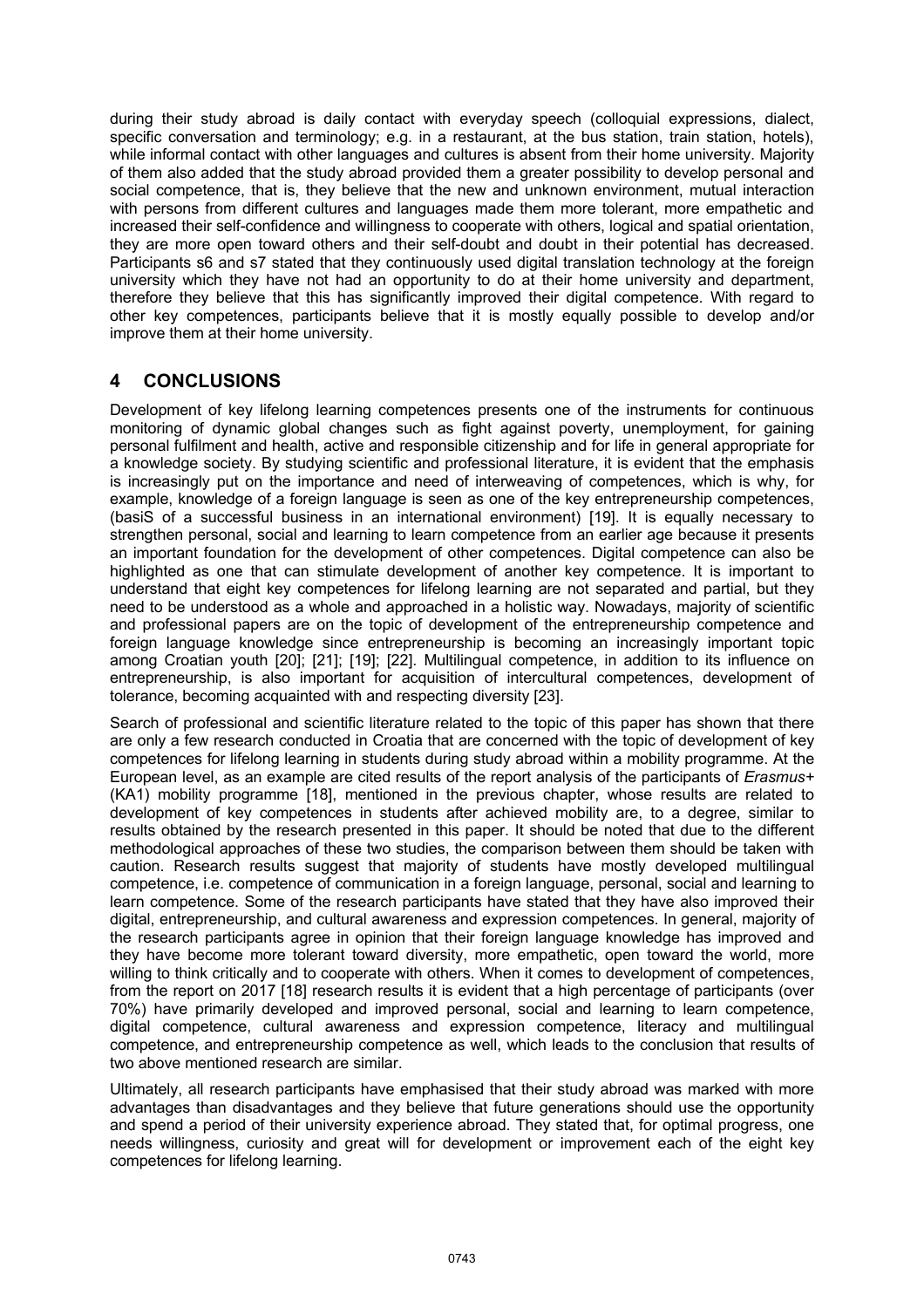With regards to the manner of development and/or improvement of competences, i.e. tripartite division to formal, non-formal and informal learning, it is evident that participants developed literacy competence, digital competence and partially personal, social and learning to learn competence in a formal environment. Some participants emphasised that they acquired multilingual competence in a non-formal manner, but mostly all agree that they developed and/or improved aforementioned competence in an informal environment. In their free time, everyday life and work, i.e. informally, participants also developed citizenship competence, cultural awareness and expression competence, entrepreneurship competence and only partially mathematical competence.

It is necessary to primarily strengthen awareness about the importance of constant and continuous development of key competences for lifelong learning from an early age, so that every individual would be able to recognise an opportunity to learn, whether in formal, non-formal and/or informal manner. Answers of a smaller part of participants indicate that they lack self-initiative and openness for acquiring new and improving existing competences. This underpins adequacy of the aforementioned definition of competence in *Recommendation* (2018) which does not equal it only with abilities, but includes attitudes with possession of knowledge and skills. Promoting development of key competences at higher education level is possible, among others, in the form of mobility programme participation, in this case a study abroad at foreign universities. Its numerous advantages were confirmed by this and other similar research. On the other hand, such possibilities demand higher education institutions to create an environment that is stimulating for learning, personal growth and development, necessary digital technology, learning tools, etc., all with the goal of enabling students continuous monitoring and adjustment to rapid changes and successful overcoming of obstacles and challenges posed by the future. Therefore, it is necessary to raise awareness of the importance of including every individual into knowledge society, society that brings and can bring numerous changes, reforms and change the world for the better.

## **REFERENCES**

- [1] H. Schaub, K. G. Zenke, *Wörterbuch Pädagogik*. München: Deutsche Taschenbuch Verlag, 1995.
- [2] J. Ledić, S. Staničić, M. Turk, *Kompetencije školskih pedagoga*. Rijeka: Filozofksi fakultet u Rijeci, 2013.
- [3] A. Mijatović, Leksikon temeljnih pedagogijskih pojmova. Zagreb: Edip, 2000J.
- [4] C. Razdevšek-Pučko, "Kakvog učitelja/ nastavnika treba (očekuje) škola danas (i sutra)". *Napredak,* vol. 146, no. 1, pp. 75-90, 2005.
- [5] N. Suzić, "Kompetencije za život u 21. stoljeću i školski ciljevi učenika". *Pedagogijska istraživanja*, vol. 11, no. 1, pp. 111-122, 2014., 9 August, 2019. Retrieved from https://hrcak.srce.hr/index.php?show=clanak&id\_clanak\_jezik=205901
- [6] Preporuka Europskog parlamenta i savjeta od 18. prosinca 2006. o ključnim kompetencijama za cjeloživotno učenje (2006), *Metodika: časopis za teoriju i praksu metodika u predškolskom odgoju, školskoj i visokoškolskoj izobrazbi,* vol. 11, no. 20, pp. 169-173. 18 September, 2019. Retrieved from https://hrcak.srce.hr/61536
- [7] M. Jurčić, Pedagoške kompetencije suvremenog učitelja. Zagreb: RECEDO, 2012.
- [8] Z. Hercigonja, "Kompetencije nastavnika i učenika u postizanju optimalnog obrazovanja". *Zbornik radova Međimurskog veleučilišta u Čakovcu,* vol. 9, no. 1, pp. 22-30., 2018. 17 June, 2019. Retrieved from https://hrcak.srce.hr/202071
- [9] Preporuke Vijeće Preporuka Vijeća od 22. svibnja 2018. o ključnim kompetencijama za cjeloživotno učenje. 18 September, 2019. Retrieved from https://eur-lex.europa.eu/legalcontent/HR/TXT/PDF/?uri=CELEX:32018H0604(01)&from=BG
- [10] Recommendations Council Council Recommendation of 20 December 2012 on the validation of non-formal and informal learning (2012/C 398/01) 18 September, 2019. Retrieved from https://eurlex.europa.eu/legal-content/EN/TXT/PDF/?uri=CELEX:32012H1222(01)&from=EN
- [11] Agencija za mobilnost i programe EU. Erasmus+, Accessed 22 December, 2020. Retrieved from https://www.mobilnost.hr/hr/sadrzaj/programi/erasmus/
- [12] Agencija za EU baš za Erasmus+: Visoko obrazovanje, Accessed 22 December, 2020 Retrieved from https://www.mobilnost.hr/hr/sadrzaj/programi/erasmus/erasmus-visoko-obrazovanje/